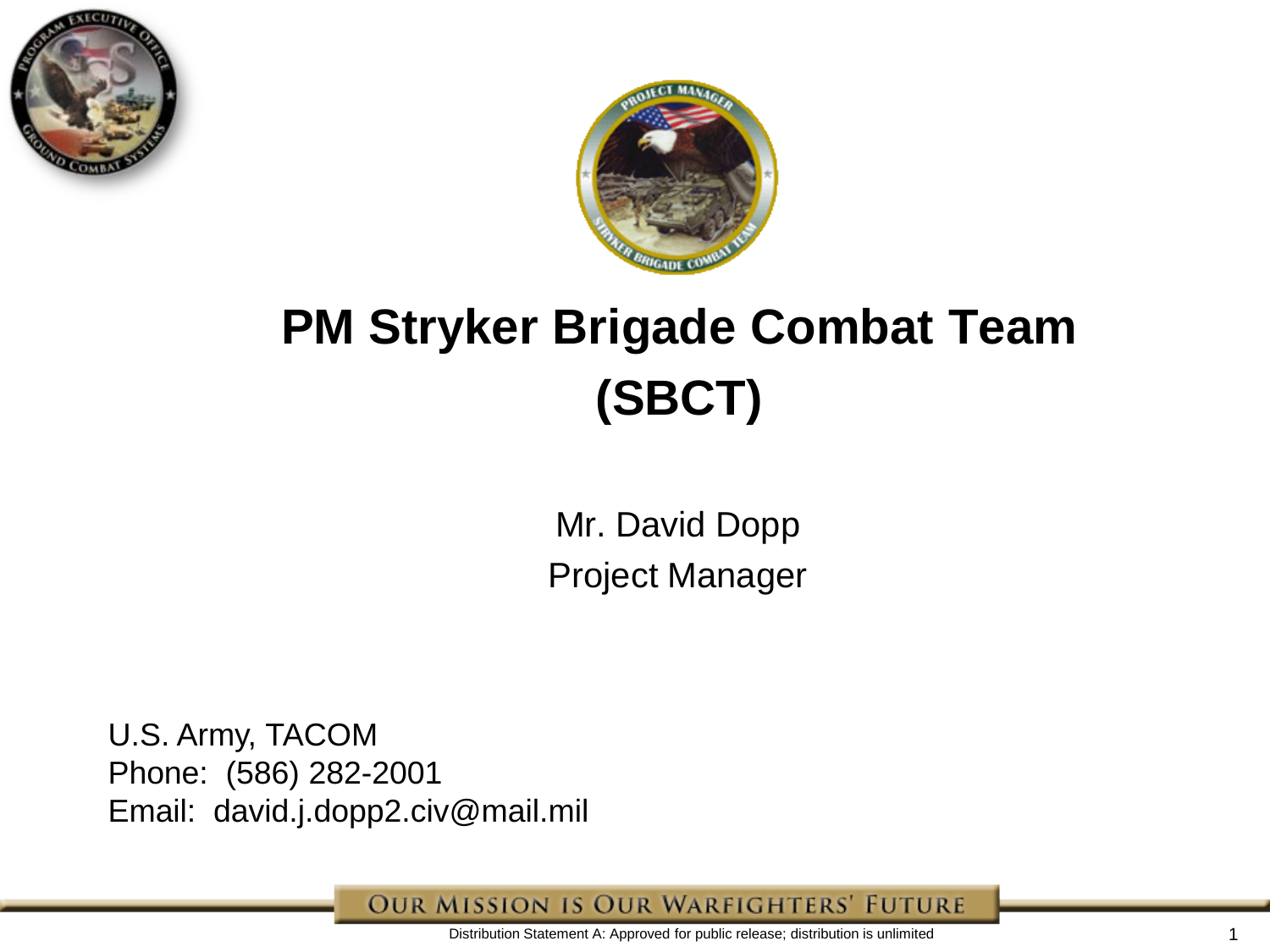

# **Stryker Family of Vehicles**



Infantry Carrier Vehicle (ICV) - 130



#### Reconnaissance Vehicle (RV) - 52



Mobile Gun System (MGS) - 29



120mm Mounted Mortar Carrier (MCV) - 37



NBC Reconnaissance Vehicle (NBCRV) - 3

### **Commonality**

**Common Operating Picture Common Chassis & Drive Train Common KPP's Common Survivability Common TMDE, Spare Parts, Tools Medical Evacuation Vehicle (MEV) - 16 & Skills**

### **Bottom Line**

*Stryker provides enhanced, Battle-proven capabilities to warfighters* **Over 28 million miles in Combat Currently on 15th SBCT Deployment**



Commander's Vehicle (CV) - 28





Engineer Squad Vehicle (ESV) - 13



Fire Support Vehicle (FSV) - 14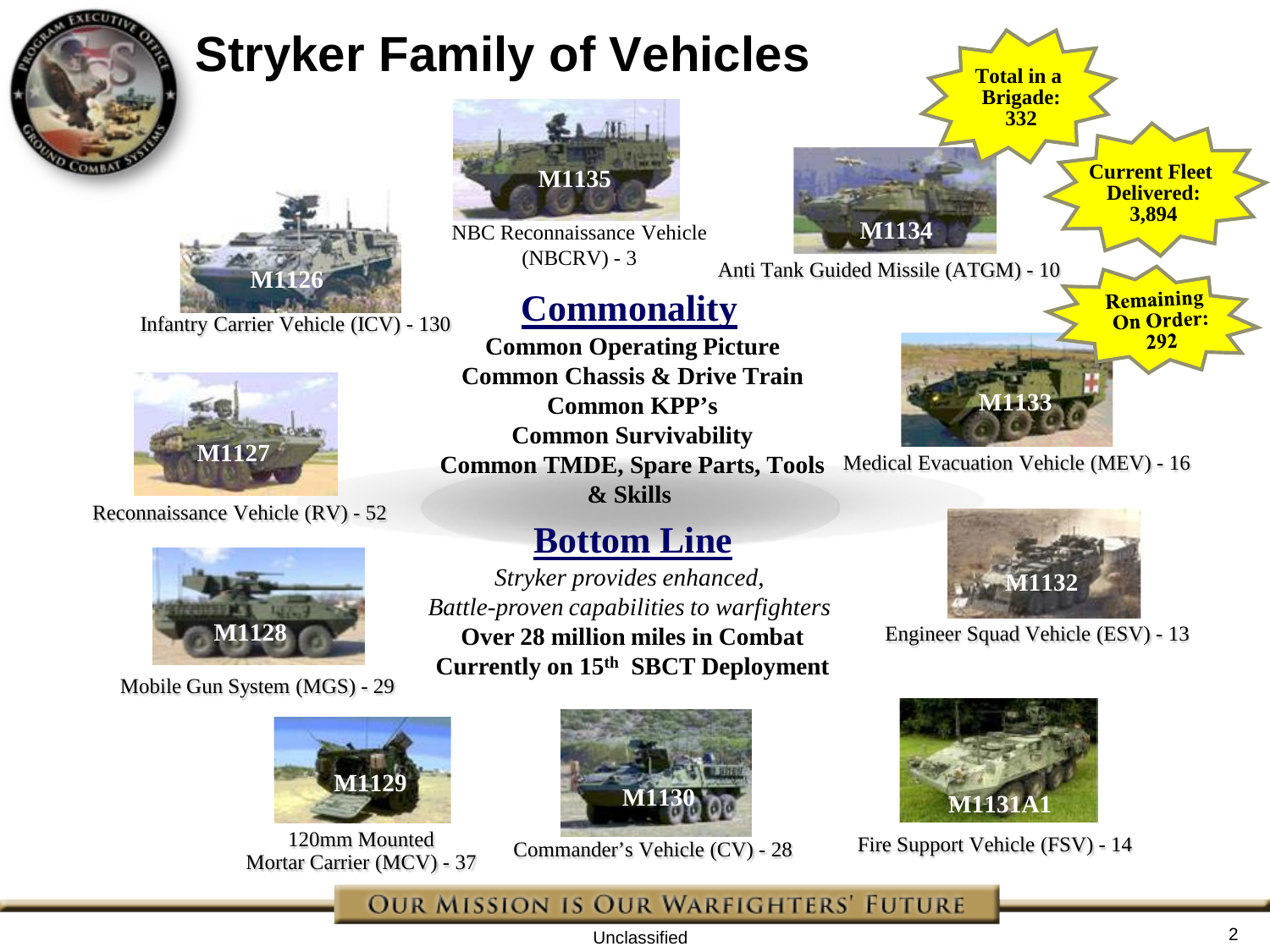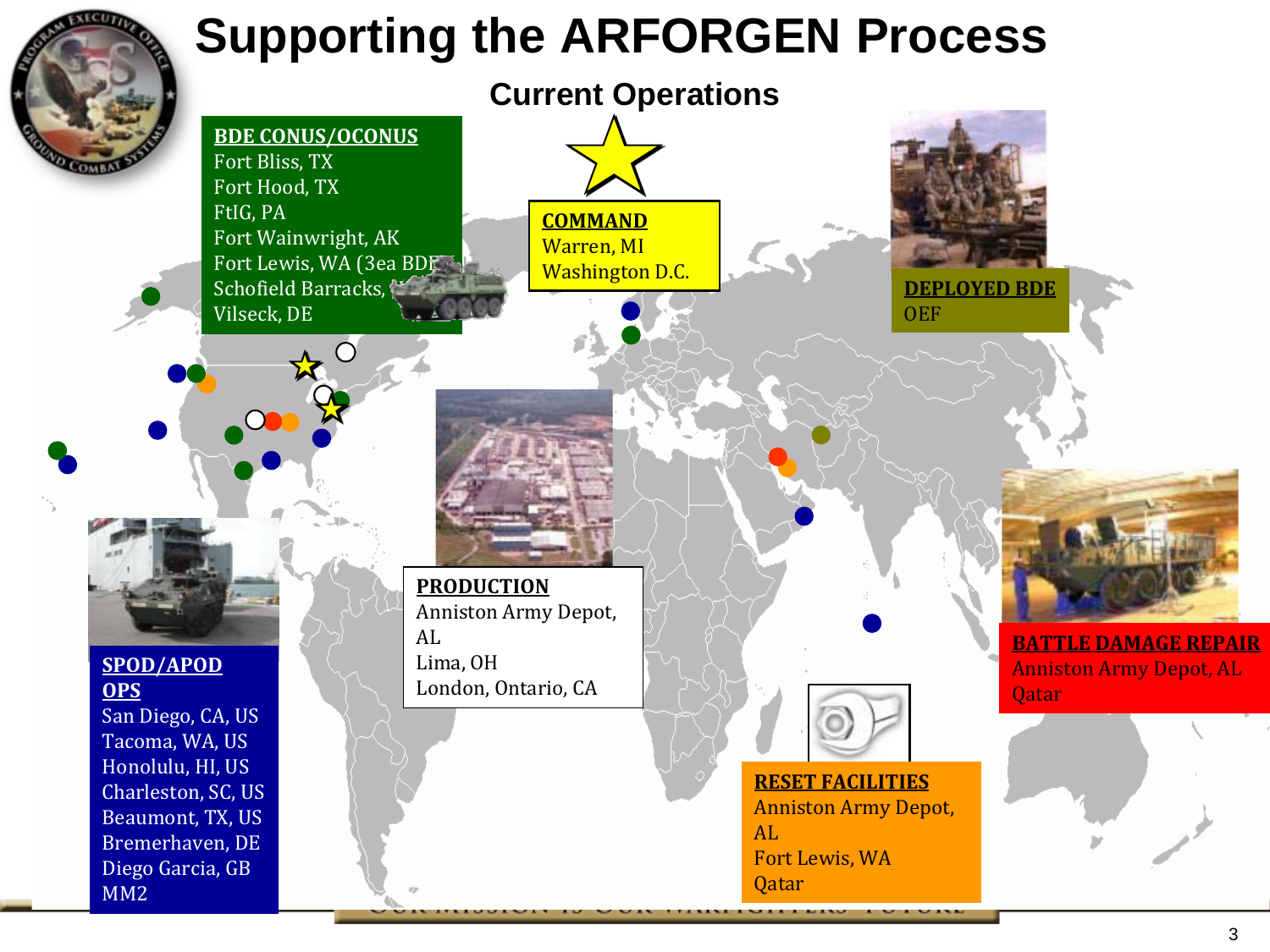

# **Priorities**

### **Production:**

- 292 DVH (Sep/Oct Award)
- NBCRV FRP in Dec (168 additional)

### **Fielding:**

- DVH (ongoing)
- $\bullet$  8<sup>th</sup> BDE (FY12)
- $\bullet$  9<sup>th</sup> BDE (FY13)

### **Sustainment:**

- Blue to Green
- Reset (OEF vehicles @ ANAD, FY12)
- BDAR (ongoing @ ANAD / Qatar)

### **Upgrade:**

- ECP (Network) in process
- Recap (planning in process)





Distribution Statement A: Approved for public release; distribution is unlimited 4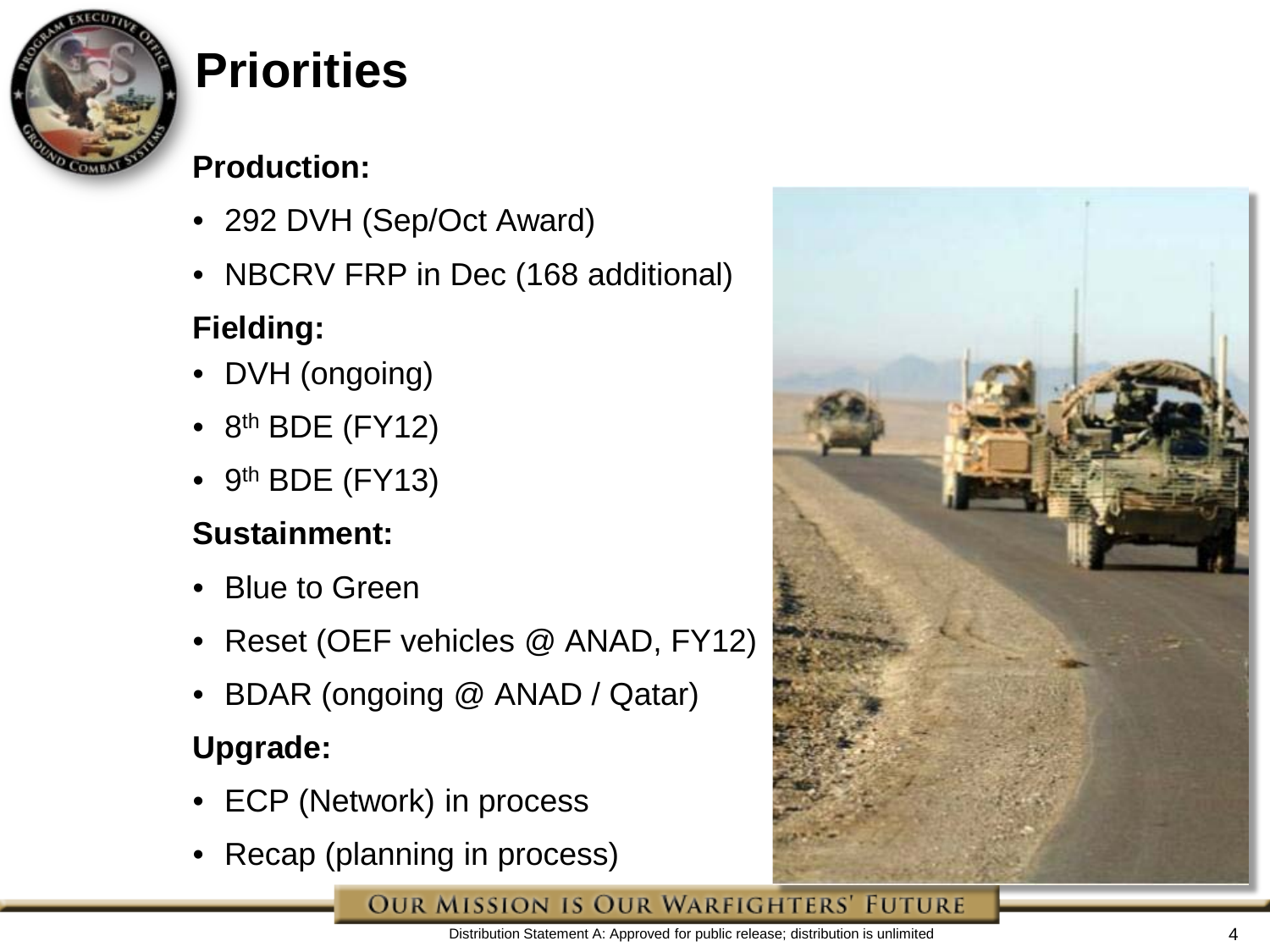

# **Stryker Program Schedule**

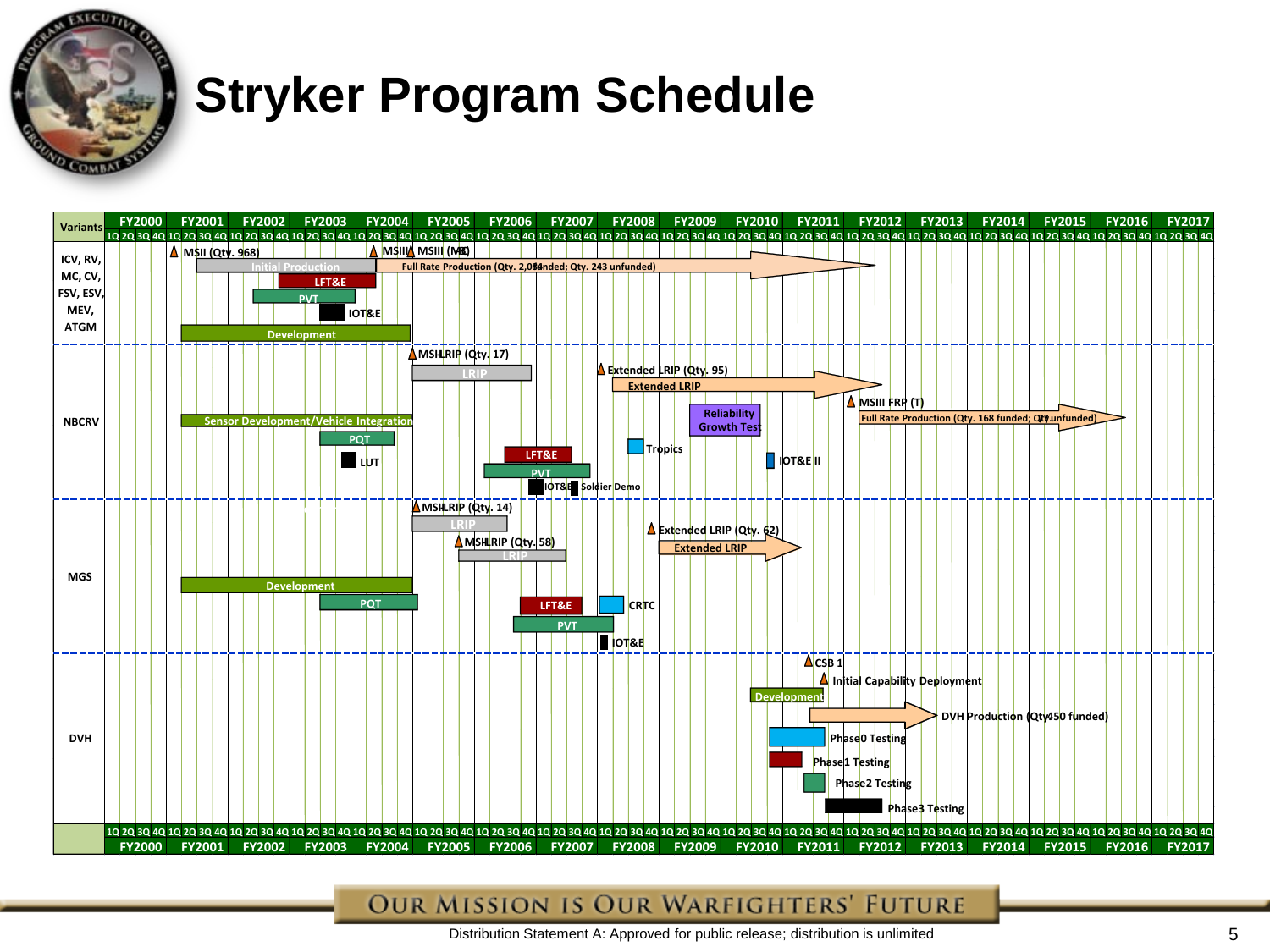

## **Stryker Transition to Organic Maintenance Support**

#### **Supply Support**

- Garrison units transition in the beginning of FY12
- Parts flow through AWCF after transition

#### **Maintenance Support**

- Brigades began transitioning in FY08
- Production-8 variants will complete transition to organic unscheduled support in FY12
- MGS and NBCRV will retain unscheduled service support
- In SBCTs/HBCTs:
	- − MGS TBD
	- − NBCRV until 94F are trained, target FY13
- In Chemical Companies:
	- − Until an MTOE change adds 94F to chemical companies
- Units retain 4 FSR / BDE post transition, retaining CLS mechanics for scheduled services

| Unit                                          | <b>FY08</b> | <b>FY09</b>                 | <b>FY10</b> | <b>FY11</b> | <b>FY12</b> | <b>FY13</b>                           | <b>FY14</b> | <b>FY15</b> | <b>FY16</b>                         | <b>FY17</b> | <b>FY18</b> | <b>FY19</b> |
|-----------------------------------------------|-------------|-----------------------------|-------------|-------------|-------------|---------------------------------------|-------------|-------------|-------------------------------------|-------------|-------------|-------------|
| SBCT <sub>1</sub>                             |             |                             |             |             |             |                                       |             |             |                                     |             |             |             |
| SBCT <sub>2</sub>                             |             |                             |             |             |             |                                       |             |             |                                     |             |             |             |
| SBCT <sub>3</sub>                             |             |                             |             |             |             |                                       |             |             |                                     |             |             |             |
| SBCT <sub>4</sub>                             |             |                             |             |             |             |                                       |             |             |                                     |             |             |             |
| SBCT <sub>5</sub>                             |             |                             |             |             |             |                                       |             |             |                                     |             |             |             |
| SBCT <sub>6</sub>                             |             |                             |             |             |             |                                       |             |             |                                     |             |             |             |
| SBCT <sub>7</sub>                             |             |                             |             |             |             |                                       |             |             |                                     |             |             |             |
| SBCT <sub>8</sub>                             |             |                             |             |             |             |                                       |             |             |                                     |             |             |             |
| SBCT <sub>9</sub>                             |             |                             |             |             |             |                                       |             |             |                                     |             |             |             |
| <b>TRADOC</b>                                 |             |                             |             |             |             |                                       |             |             |                                     |             |             |             |
| <b>OCR</b>                                    |             |                             |             |             |             |                                       |             |             |                                     |             |             |             |
| <b>DRCF</b>                                   |             |                             |             |             |             |                                       |             |             |                                     |             |             |             |
| <b>HBCTs</b>                                  |             |                             |             |             |             |                                       |             |             |                                     |             |             |             |
| Chem Cos                                      |             |                             |             |             |             |                                       |             |             |                                     |             |             |             |
|                                               |             | <b>CLS for ALL Variants</b> |             |             |             | <b>MGS and/or</b><br><b>NBCRV CLS</b> |             |             | <b>Organic/Ktr</b><br><b>Hybrid</b> |             |             |             |
| <b>OUR MISSION IS OUR WARFIGHTERS' FUTURE</b> |             |                             |             |             |             |                                       |             |             |                                     |             |             |             |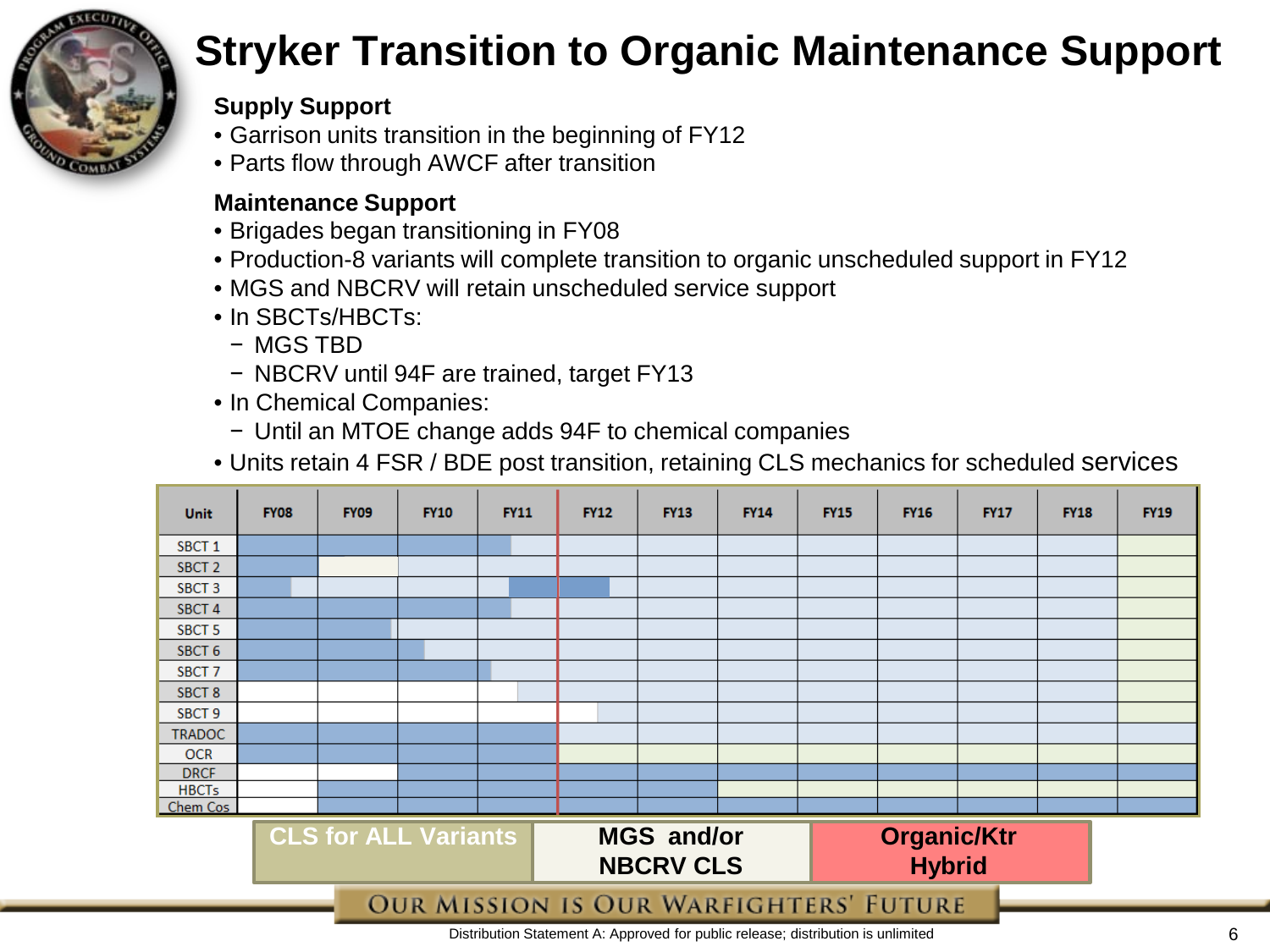

# **Stryker Opportunities for Industry and Challenges**

- Industry Potential:
	- GDLS Supplier/Sub-Contractor
	- Weight Reduction/Saving Alternatives
	- Production of A-kits (mounting/attachment hardware) for DVH kits
	- Survivability kit refurbishment (e.g., platt swing mounts)
	- Packaging for selected assemblies (e.g., suspension items)
	- Facilities maintenance/other logistics support for Stryker facilities in US and Qatar
	- Recurring Stryker Unique Sustainment Item Procurements (e.g. kits, brackets, metal plating, and cables)
- Communications and Net Readiness:
- C2 Technologies, Smart Display Commonality, Modular Intra –Vehicle Network
	- Situational Awareness: Out of Hatch capabilities, Video recording, 360 SA
- Integrate C4ISR Systems into Stryker Platforms- Technology Capability Integration Solutions
	- Compliance with Net-centric Operations and Warfare Standards
	- IDE (Integrated Digital Environment)
		- The IDE is an integral part of Stryker becoming part of the Army Net-Centric Data enterprise. IDE will be implemented using ANCDS technologies and architectures.
	- Robust Network Capability (voice data video) enabling communications for line of sight or beyond line of sight or beyond
	- Execute Tactical Network Operations to expand and extend transport network based on operational needs
- Supportability:
	- Continuous/cost-saving Improvement to support the FOV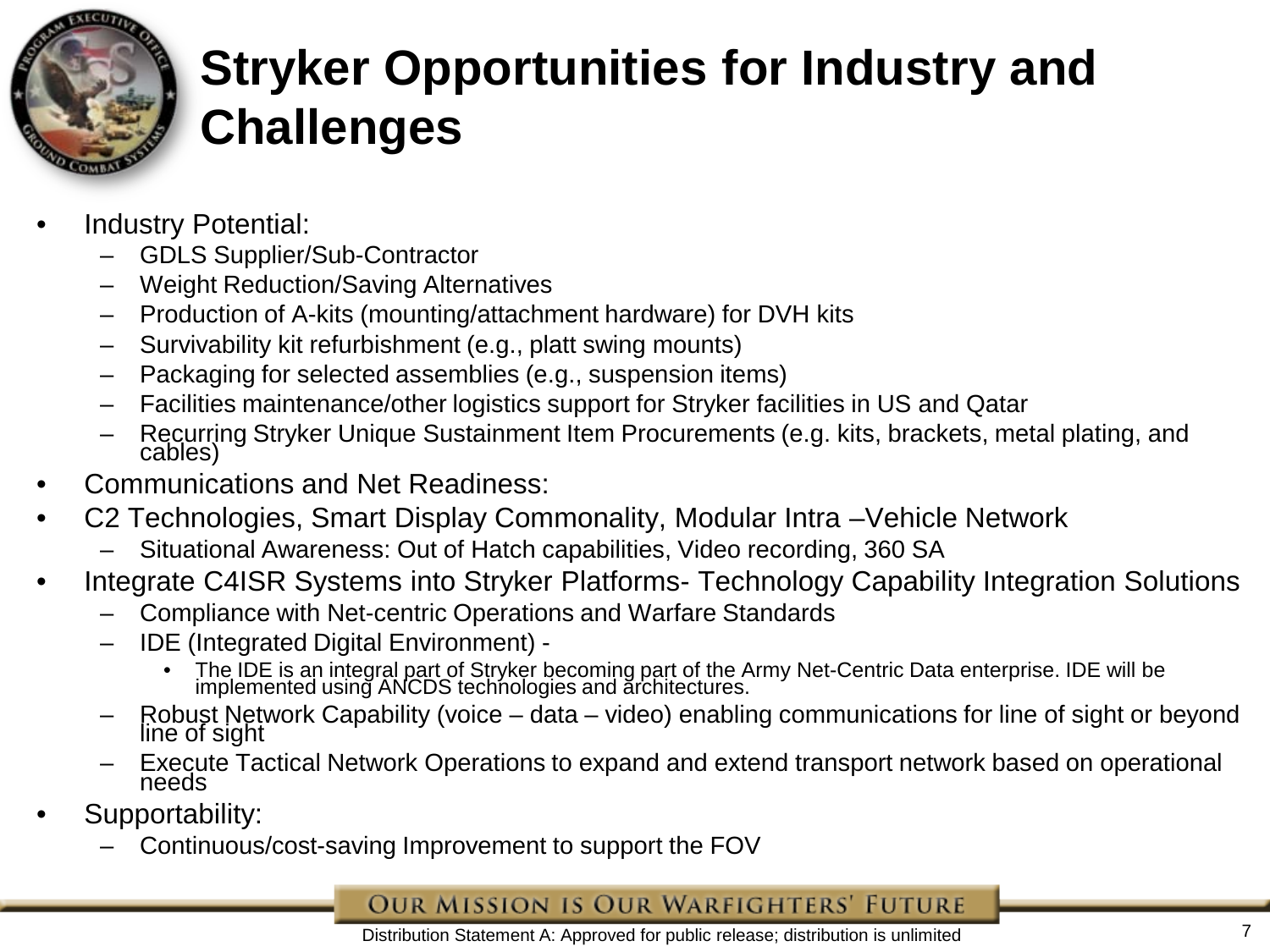# **The Need to Upgrade**





- **Multiple Appliqué solutions added; "Scaleable / Kitable Concept" limited**
- **Kits create both interior & exterior challenges for each carrier variant**
	- **CREW, GSS/MSS, Armor Upgrades**
	- **Additional displays/screens**
	- **2nd/3rd order effects include weight and power**



- • **Kits required to address threats** • **IED, RPG, EFP, Sniper, etc**
- **Only select Kits can be applied**
- • **Deployed configuration weighs more than planned**
- **Limit Mobility**



- • **OIF kit loads require some systems to be turned off**
- • **Current Power Generation cannot meet expected future loads**
- • **Silent watch capability impacted**
- • **Excess heat impacts both onboard electronics and Soldier's effectiveness**

**Current Space, Weight, and Power Capacity Shortfalls require Upgrades to Stryker FoV**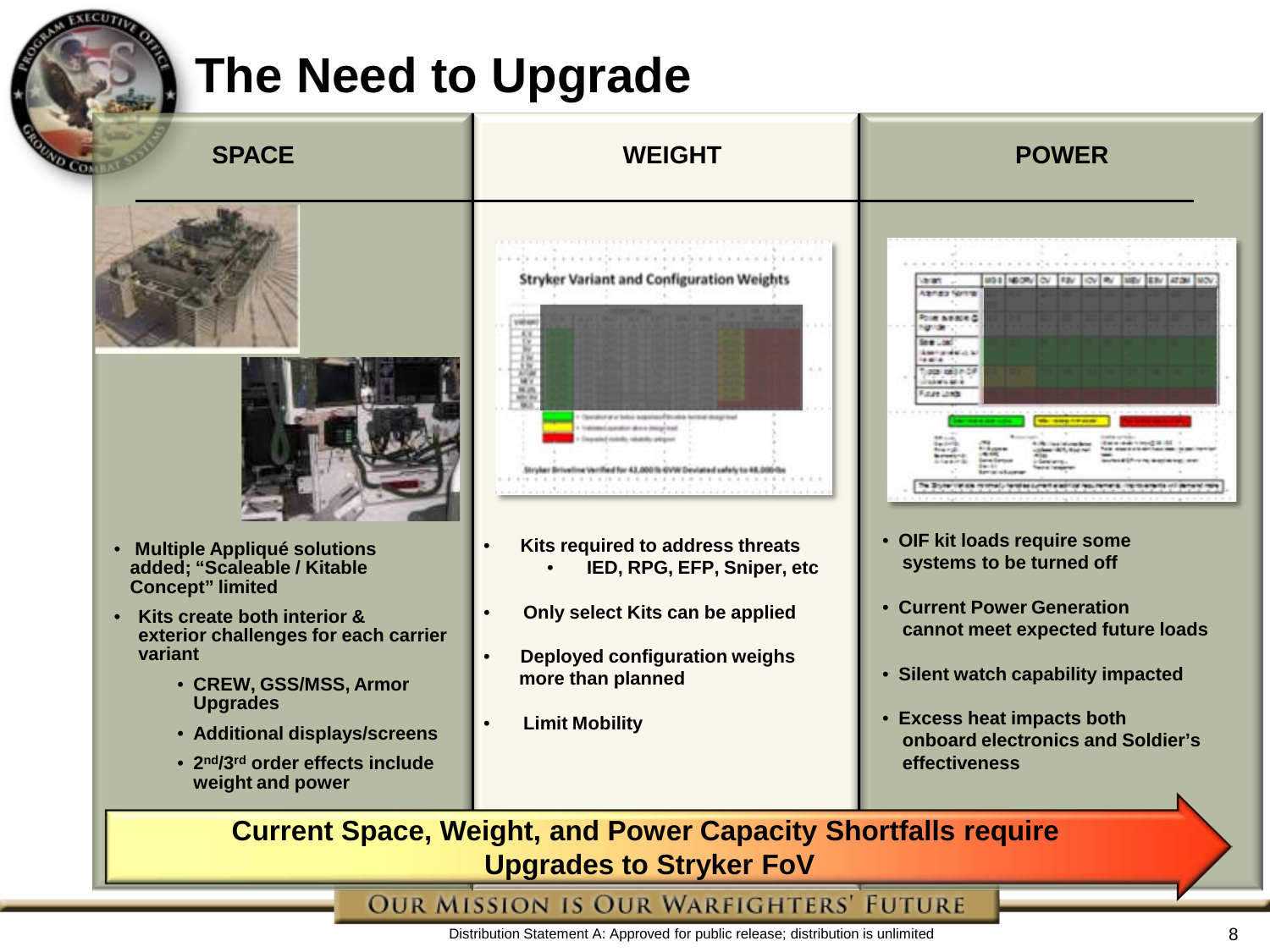

Distribution Statement A: Approved for public release; distribution is unlimited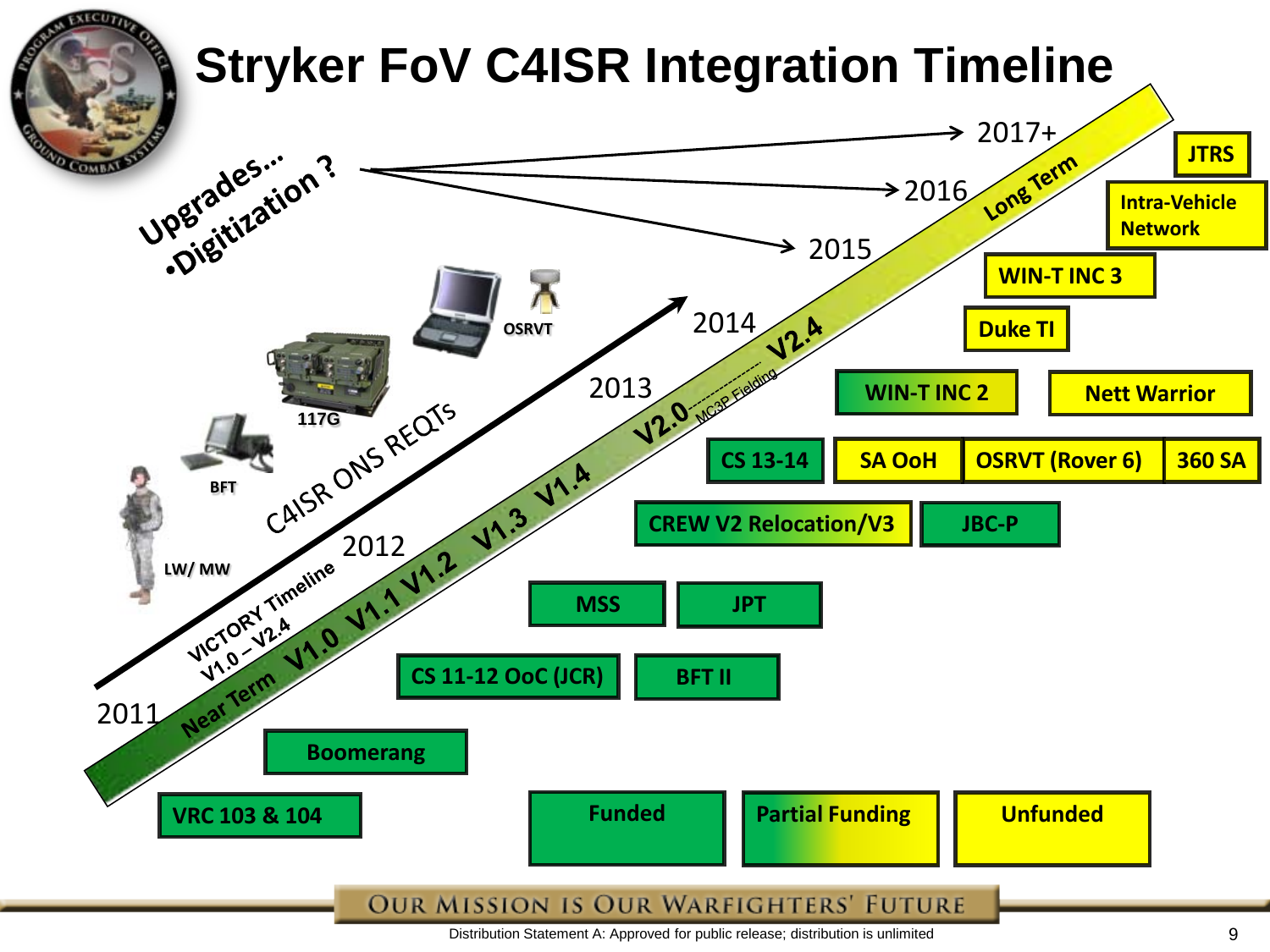# **Stryker Power Demand Growth over 10 years (CV)**



- Power demand has grown ~30 amps per year since program inception.
- Current C4 roadmap projections are on track to increase that historical rate.
- **Stryker CV already cannot power all installed systems at the same time.**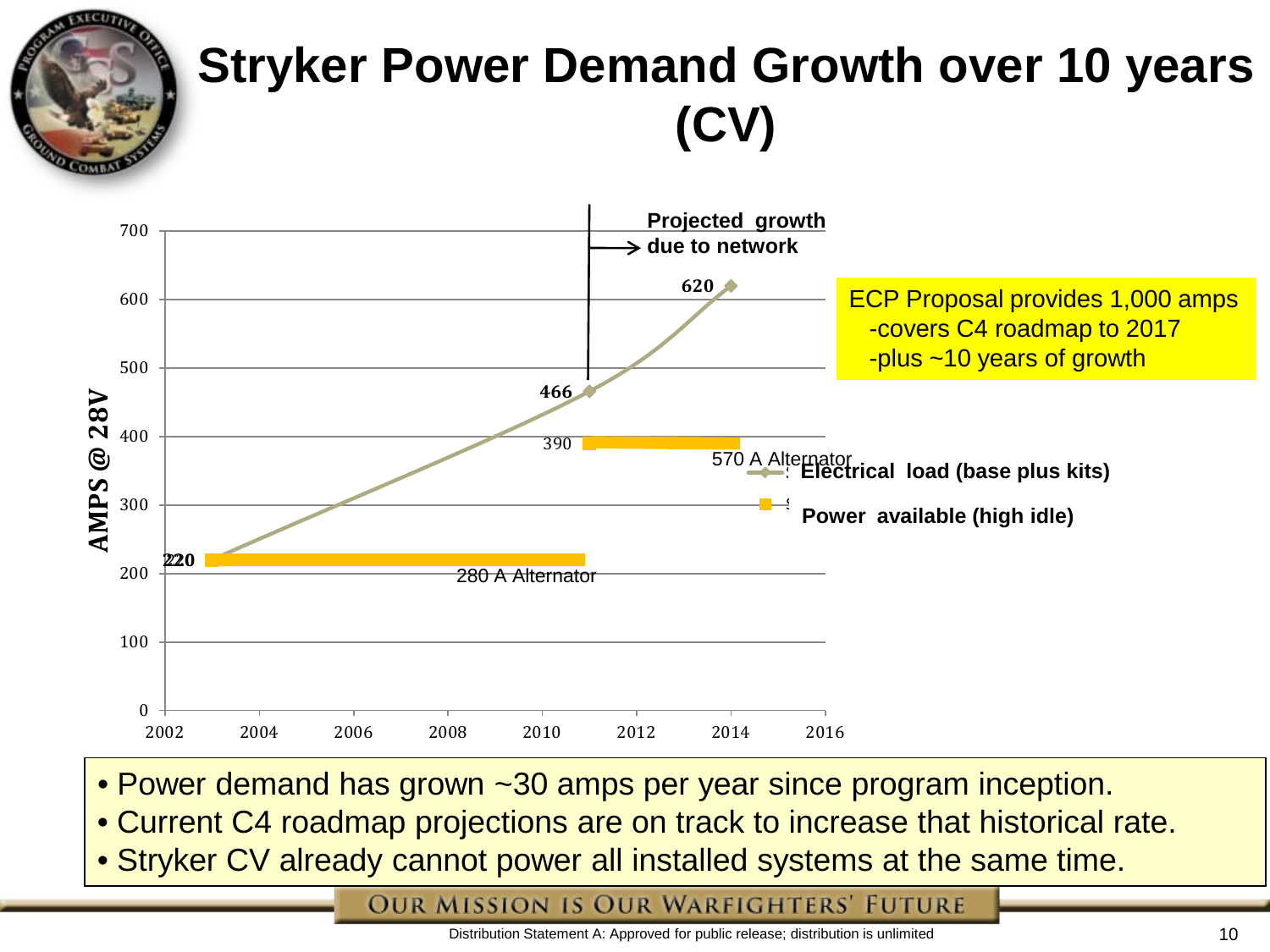

# **Potential Stryker ECP Technologies**

**GAP: Mobility**

–60K w/semi-active

– Improved Mobility

suspension

- • **Suspension GAP: Network Enabled/Protection**
- **Electrical System**
	- Increase electrical power
	- Battery and Power management

### **GAP: Protection**

- Increased IED/Mine protection (e.g. DVH)
- Energy Attenuating seats
- **GAP: Mobility/Protection**
	- **Power Train Upgrade**
		- –450HP engine
		- –Heating/Cooling System
		- –Parking Brake

### **GAP: Lethality/Protection**

- RWS Upgrades
	- Javelin
	- Far target/slew to cue
- 360 SA
- Gunshot detection

### **GAP: Lethality/Protection MGS Long Term Deficiencies**

- –Color day sight/display
- Reduced trigger delay/gun tube stabilization
- –Under armor 50 cal
- –Improved 105MM ammo protection

#### **OUR MISSION IS OUR WARFIGHTERS' FUTURE**

#### Distribution Statement A: Approved for public release; distribution is unlimited

### **GAP: Network Enabled**

- Integrated C4 upgrade
- Centralized processing with data and video networks
- **U** MILS network
- **GSS/MSS integration**
- Multi-functional Displays
- Enhanced embedded training

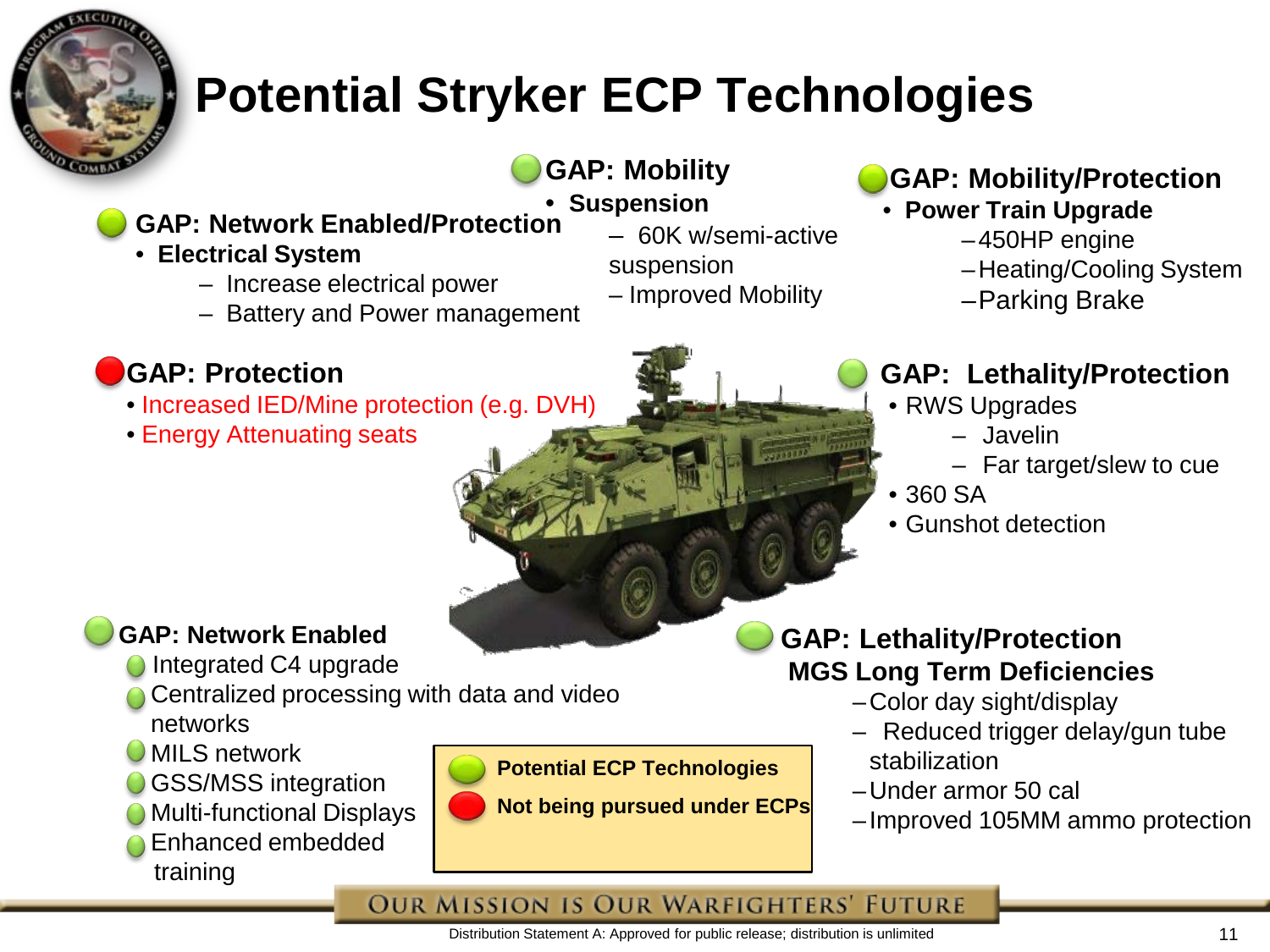

# **A Notional ECP COA**



• Notional schedule above implies a January 2012 start date--decision on size/scope of ECP unlikely before spring of 2012